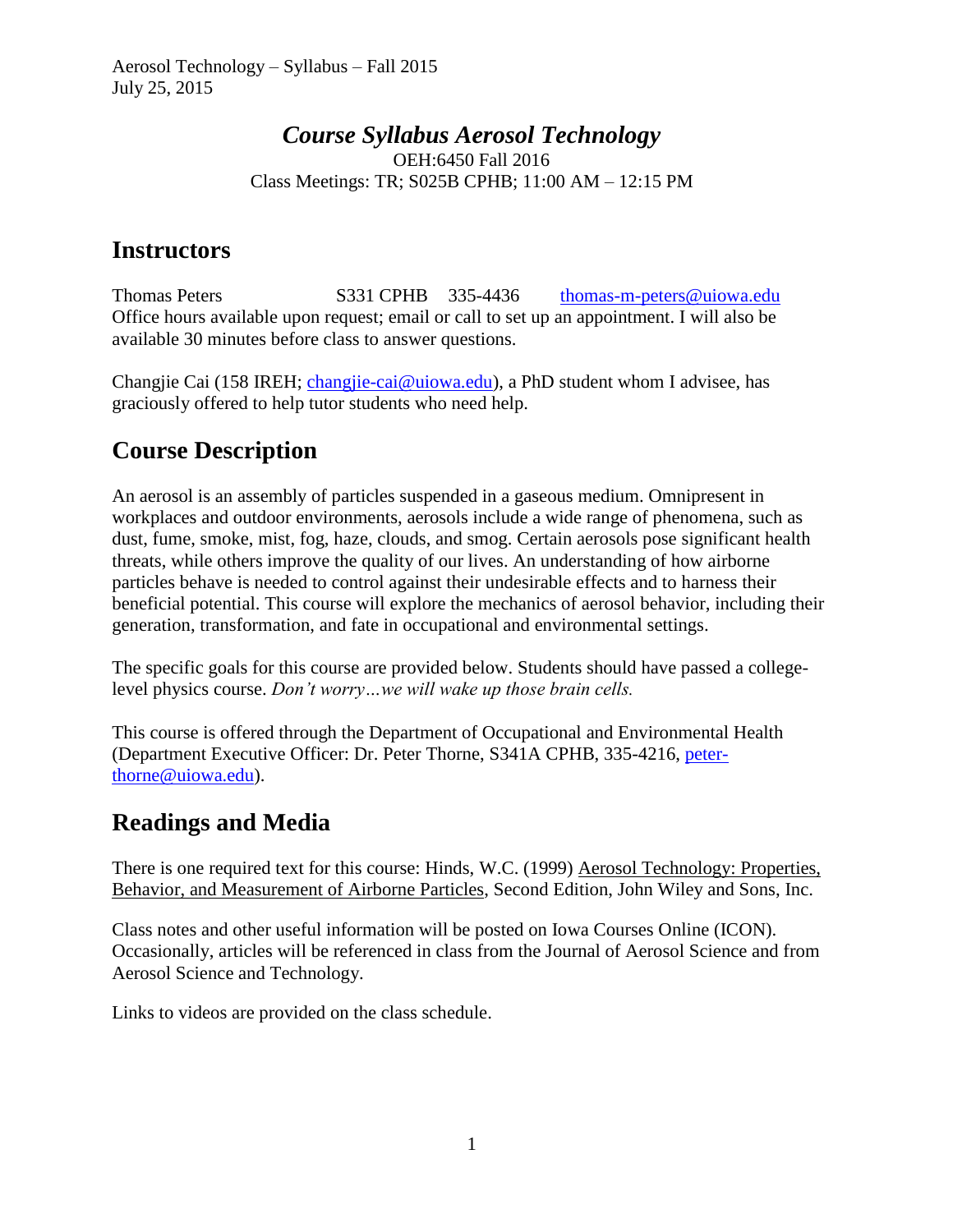## **Course Requirements and Evaluation**

| 20% |
|-----|
| 10% |
| 20% |
| 20% |
| 25% |
| .5% |
|     |

I will use plus/minus grading. Grades will be assigned according to the following:

A 90-100 B 80-89 C 70-79 D 60-69  $F < 59$ 

#### *Attendance and Participation*

I expect students to attend each class meeting, ready to participate *promptly at or before 11*  AM. If you have a conflict and are unable to attend, please email me prior to your absence. Each day, bring blank paper for taking notes and any printouts from ICON. Review assigned reading and work appropriate problems in the text to prepare yourself to engage in participation.

#### *Weekly Quizzes*

A 15-min quiz will be administered on-line (Quizzes Section on ICON) approximately once per week to ensure that you are keeping pace with the course material. The quiz will be made available on Thursday and due before class the following Tuesday. You will be allowed 2 attempts to complete the quiz. I expect you to complete this quiz without help from others.

The quiz may cover the materials assigned for that particular day or a computational problem based on the previous week's material. Each quiz will be worth 1-3 points of *EXTRA CREDIT* towards the next examination. A strong showing on quizzes can advance a test score by one grade level.

#### *Problem Sets*

*The amount that you learn in this course will relate directly to your ability to work problems related to course material and to critically interpret your answers. The midterm and final examinations will be problem based with additional questions from assigned readings.*

I will assign five problem sets throughout the semester that you will turn in on the ICON dropbox. I will not grade what you turn in but rather scan through to ensure that you have made the effort to work the problems. You can work these problems by yourself, with your classmates, or with students who took the course a previous year. If you are having difficulties with these problems, please feel free to discuss them with me.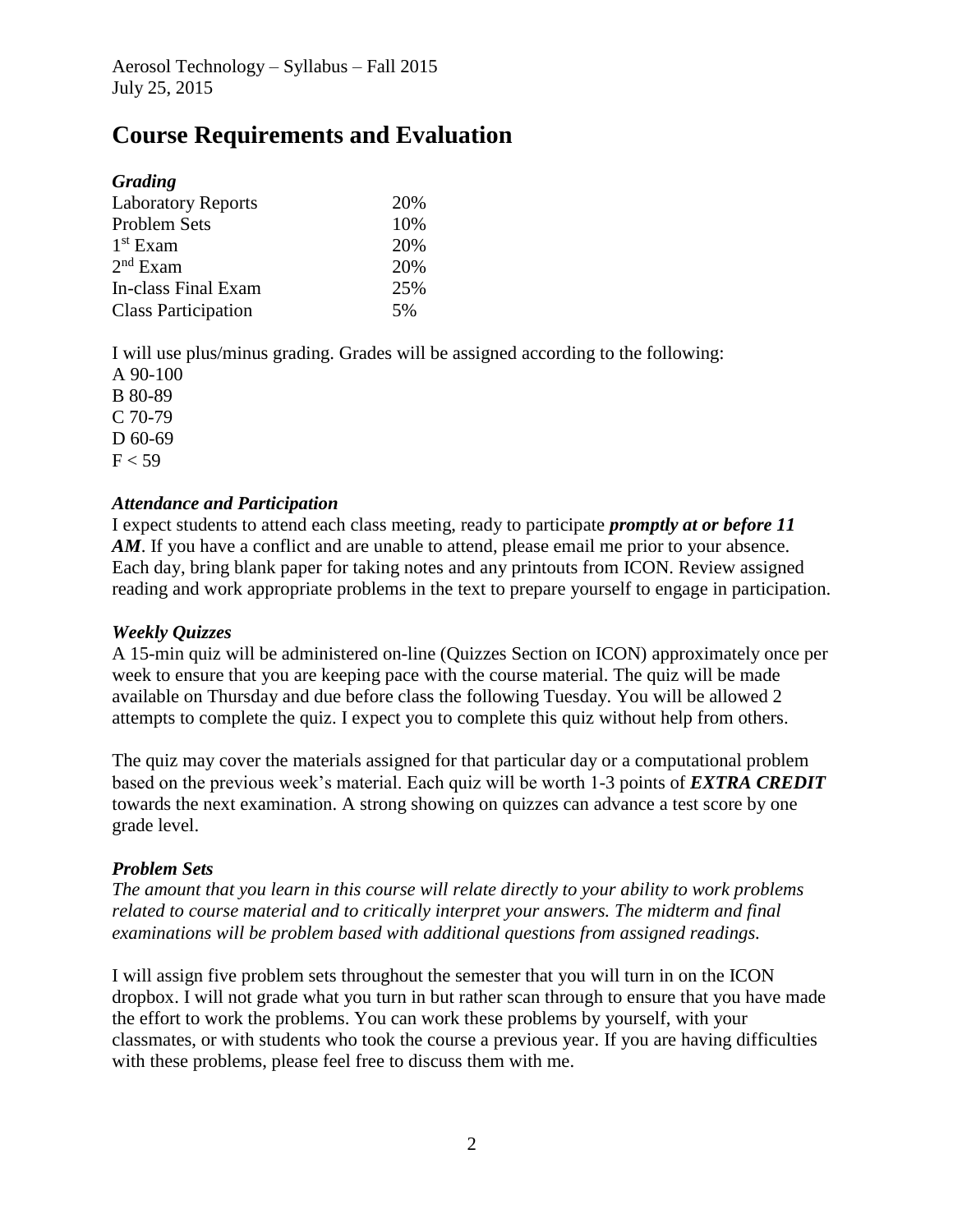Aerosol Technology – Syllabus – Fall 2015 July 25, 2015

Submit problem sets by midnight of the due date into drop box on ICON. I will deduct 10% per day if late.

#### *Laboratories*

Three laboratory sessions will be conducted in addition to the class lectures. Students are encouraged to work together on the laboratory assignments. However, each student must submit their own final report. Be sure your name appears on the first page of the report. The report should:

- Describe very briefly what you did (refer to the laboratory instructions for the introduction and methods section unless you did something different or had troubles – don't forget to include some reference to what instrument you used like the model, vendor, and serial number).
- Focus on results and discussion. I want to see nice looking figures and tables and clear paragraphs with thoughtful discussion (not long) of these graphical elements.
- A brief discussion to relate what you learned in the laboratory to lecture material.
- Any specific criteria as requested in the assignment.

Submit laboratory reports by midnight of the due date into drop box on ICON. I will deduct 10% per day if late.

I encourage you to take advantage of the Writing Center on campus. See [http://writingcenter.uiowa.edu/.](http://writingcenter.uiowa.edu/) Although not an editorial service, they offer a free help to students with learning how to write. They will review samples of your writing to help you learn. You can get feedback online or in person. There is some lead time to get help so check it out soon.

#### *Examinations*

The midterm examinations will be taken during the normal class time. The final examination will be two hours in length and will be given during examination week. Examinations will be closed book and closed notes, unless otherwise specified. Because the focus of the course is on analytical problem solving skills rather than simple recall, each student will be allowed to bring a single, standard, 8.5 inch x 11 inch sheet of paper with notes in to the examination.

#### *Electronic Gadgets*

Cell phones are expected to be turned off and stowed away. Laptop use is tolerated but must be used only for taking notes or viewing course material. You will be allowed to use a standard calculator during examinations. You will not be able to use a calculator app on your phone or a laptop during examinations. I reserve the right to ask you to stow gadgets that are deemed distractive.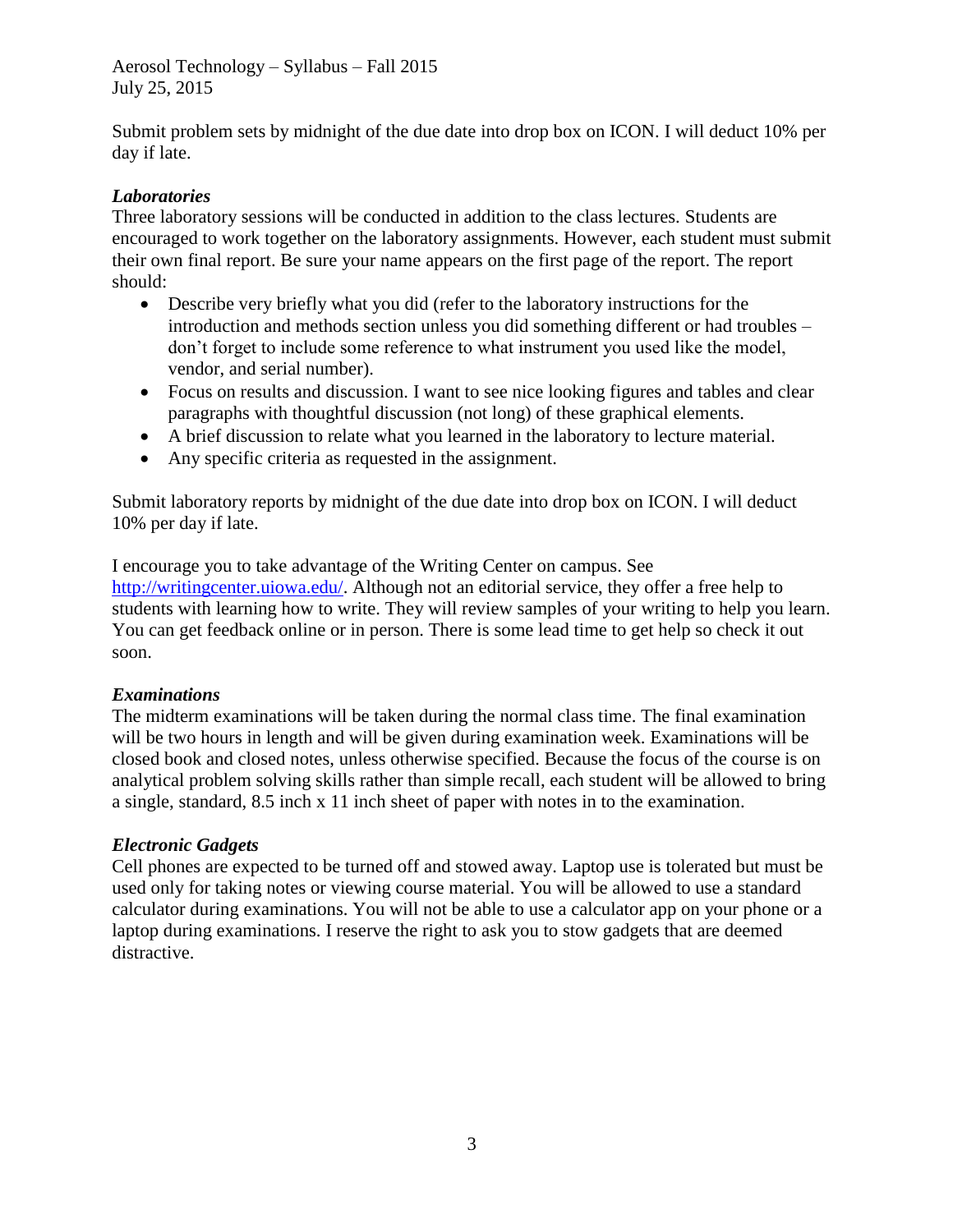#### **Industrial Hygiene Program Student Outcomes (called student outcomes by ABET and competencies by CEPH)**

At the time of graduation, we expect our students to:

- 1. Anticipate and recognize the processes that influence the magnitude and routes of exposure to occupational and environmental agents, factors, and/or stressors of chemical, physical, biological and ergonomic origin that pose potential for adverse health effects
- 2. Apply the highest scientific principles, instrumentation, and techniques to adequately evaluate exposures to these agents, factors, or stressors
- 3. Apply sound toxicological and epidemiological principles to anticipate adverse health outcomes that may be associated with these exposures
- 4. Apply sound scientific principles in the design and conduct of industrial hygiene investigations
- 5. Organize and interpret exposure data using qualitative and quantitative methods in the context of physiological, epidemiological, and toxicological data to synthesize an appropriate response.
- 6. Recommend and evaluate controls to reduce or eliminate these exposures, conforming to traditional hierarchy considerations.
- 7. Understand applicable business and managerial practices with emphasis on program and project management
- 8. Communicate effectively and appropriately to advocate for continuous improvement in worker health and safety to pertinent audiences, including workforce, management, the public, and professional peers
- 9. Interpret and apply applicable and emerging regulations, consensus standards, and best practices affecting occupational and environmental health
- 10. Demonstrate an understanding of the professional code of ethics
- 11. Understand the value and path to attain professional certification in industrial hygiene and allied fields

| <b>Specific Outcomes of Instruction</b>                                                                                                             | <b>UI-Defined Student Outcomes</b> |   |  |             |   |   |  |   |  |    |    |
|-----------------------------------------------------------------------------------------------------------------------------------------------------|------------------------------------|---|--|-------------|---|---|--|---|--|----|----|
|                                                                                                                                                     |                                    |   |  |             | 5 | o |  | 8 |  | 10 | 11 |
| Define, explain, and correctly use<br>terms and concepts to describe the<br>behavior of particles in a gaseous<br>medium                            | X                                  | X |  |             |   |   |  | x |  |    |    |
| Recognize situations where aerosol<br>behavior may play a critical role                                                                             | X                                  | X |  |             |   |   |  | x |  |    |    |
| Formulate strategies to apply these<br>concepts in solving problems<br>encountered in air pollution<br>control, industrial hygiene, and<br>industry |                                    | X |  | $\mathbf x$ | X | X |  | X |  |    |    |

#### Specific goals for the course: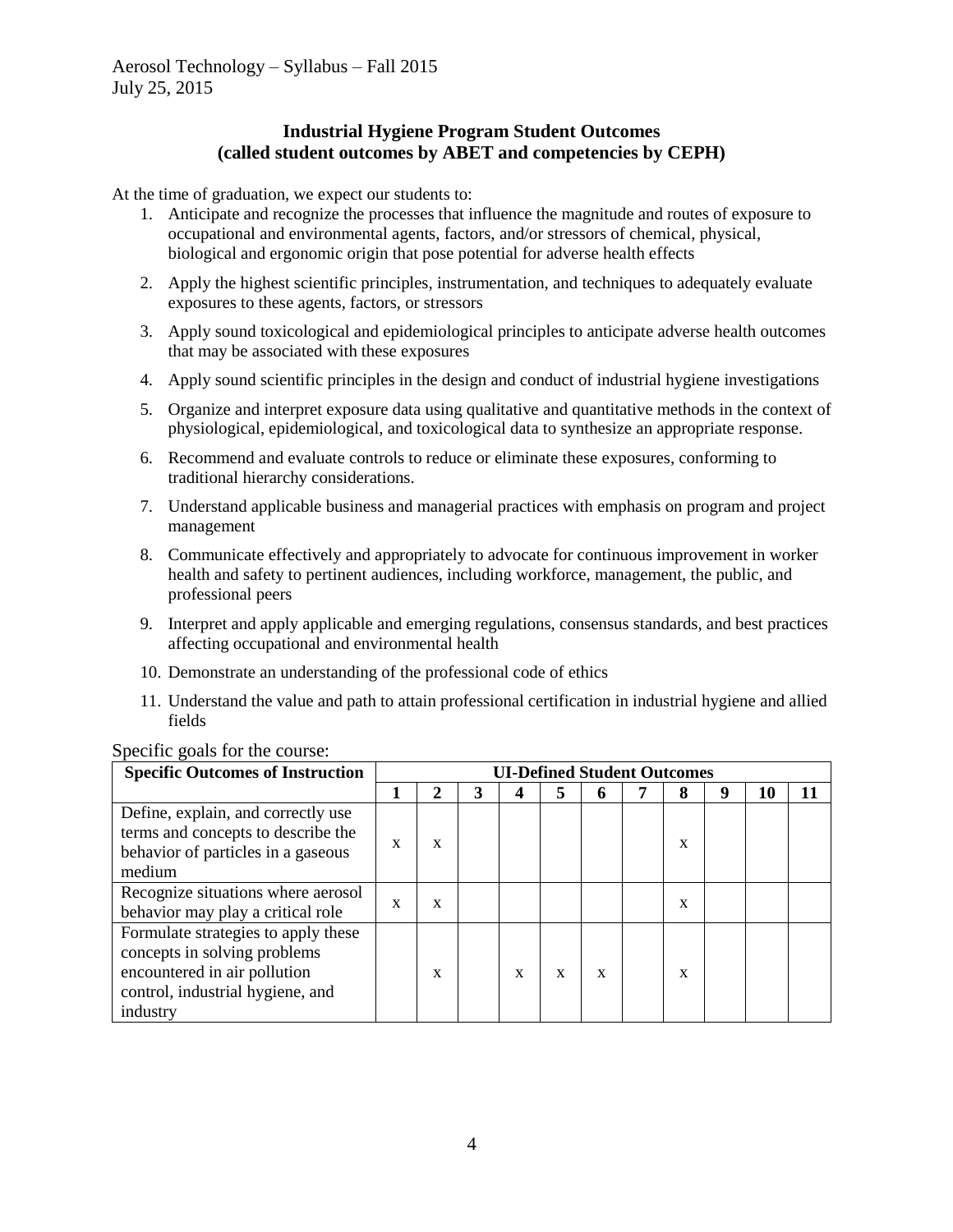## **Elements Required of All University of Iowa Syllabi**

### **Administrative Home**

*This course is given by the College of Public Health. This means that class policies on matters such as requirements, grading, and sanctions for academic dishonesty are governed by the College of Public Health. Students wishing to add or drop this course after the official deadline must receive the approval of the Associate Dean for Academic and Student Affairs in the College of Public Health. Details of the University policy of cross enrollments may be found at: [Cross-Enrollment Policy](http://test.sitenow.uiowa.edu/provost/files/provost.uiowa.edu/files/crossenroll.pdf)*

#### **Electronic Communication**

*University policy specifies that students are responsible for all official correspondences sent to their standard University of Iowa e-mail address (@uiowa.edu). Students should check this account frequently.* 

#### **Availability of Accommodations for Students with Disabilities**

*Any student eligible for and needing academic adjustments or accommodations under the Americans with Disabilities Act is requested to notify the instructor as soon as possible to make appropriate arrangements. For more information please visit: [Student Disability Services -](http://sds.studentlife.uiowa.edu/) The [University of Iowa](http://sds.studentlife.uiowa.edu/)*

#### **Academic Misconduct**

Your syllabi should contain language that clarifies as much as possible your expectations about students' academic conduct. For example, if you assign projects, be **very** clear about whether students may work with other students, share information, etc. In addition, you should be very clear about what will happen if your expectations are violated, i.e. the student commits academic misconduct. Regrettably, some students are becoming increasingly savvy about using technology for cheating, especially in exams. Students use cell phones and pagers to send text messages to each other. You may want to prohibit any use of cell phones, etc. in your exam and note that violation of the policy will be considered academic misconduct. Here is some language that you are free to use.

*Academic misconduct is defined by the University of Iowa in its Code of Student Conduct here: [Policies & Regulations Affecting Students.](http://dos.uiowa.edu/policies/) Please take the time to read this short description. Academic misconduct refers primarily to plagiarism or cheating. It is the student's responsibility to seek clarification from the course instructor of any situation in which he/she is uncertain whether academic misconduct is/has been involved.* 

*Plagiarism includes but is not limited to the following:*

- *presentation of ideas of others without credit to the source;*
- *use of direct quotations without quotation marks and without credit to the source;*
- *paraphrasing without credit to the source;*
- *participation in a group project which presents plagiarized materials;*
- *failure to provide adequate citation for material obtained through electronic research;*
- *downloading and submitting work from electronic databases without citation;*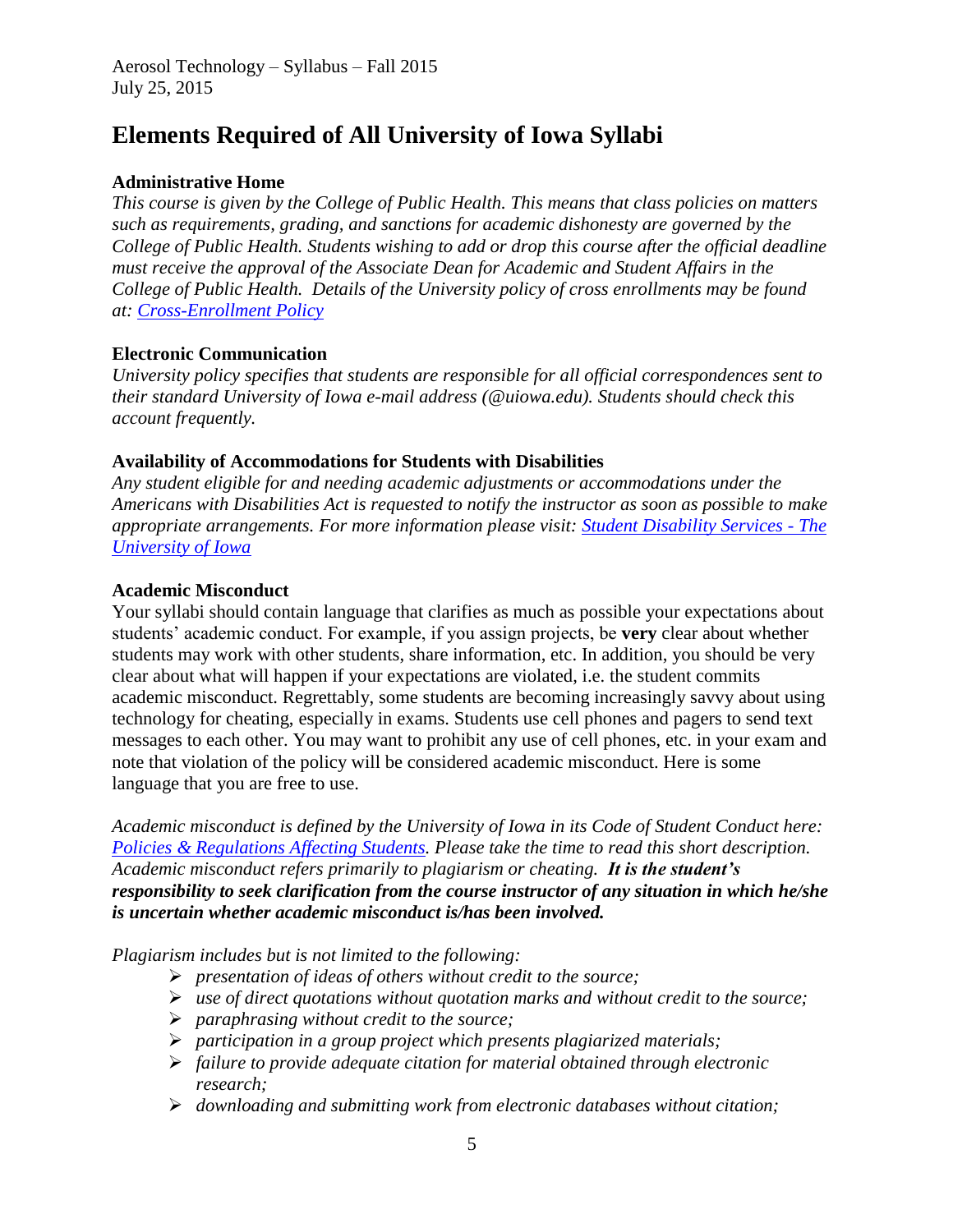Aerosol Technology – Syllabus – Fall 2015 July 25, 2015

> *submitting material created/written by someone else as one's own, including purchased term/research papers;*

*Cheating includes but is not limited to the following*

- *copying from someone else's exam, homework, or laboratory work*
- *allowing someone to copy or submit one's work as his/her own;*
- *accepting credit for a group project without doing one's share;*
- *submitting the same paper in more than one course without the knowledge and approval of the instructors involved;*
- *using notes or other materials during a test or exam without authorization;*
- *not following the guidelines specified by the instructor for a "take-home" test or exam.*

*Academic misconduct is a serious matter and is reported to the departmental DEO and to the Associate Dean for Education and Student Affairs. Instructors and DEOs decide on appropriate consequences at the departmental level while the Associate Dean enforces additional consequences at the collegiate level. For example, an incident involving plagiarism will result in consequences to the student ranging from a grade of 0 for that assignment to being terminated from his/her graduate program. Egregious acts of misconduct, such as cheating on a final exam, may result in the course grade being reduced to an F. Additional details concerning the consequences associated with acts of plagiarism, including a student appeals process, is provided in the Graduate College Manual section IV.F.* 

#### **Concerns about Faculty Actions**

At the beginning of each course, students should be informed of departmental and collegiate complaint procedures and services of the Office of the University Ombudsperson. Complaints should be initiated at the faculty or departmental level. If a complaint cannot be resolved at faculty, departmental and/or collegiate level, students may file a formal complaint utilizing the procedure specified in II-29.7.

*Students who have a concern about a faculty action should first address the issue with the instructor, then the course supervisor (if there is one), and then the departmental DEO. Students may also contact the Associate Dean for Education and Student Affairs in the College of Public Health. Another resource for students is the Office of the University Ombudsperson. If a complaint cannot be resolved at the departmental and/or collegiate level, students may file a formal complaint utilizing the procedure specified in the [Operations Manual \(II-29.7\)](http://www.uiowa.edu/~our/opmanual/ii/29.htm)* 

#### **Sexual Harassment**

*Sexual harassment subverts the mission of the University and threatens the well-being of students, faculty, and staff. All members of the UI community have a responsibility to uphold this mission and to contribute to a safe environment that enhances learning. Incidents of sexual harassment should be reported immediately. The policy in its entirety may be found at II-4* [Sexual Harassment | Operations Manual](http://opsmanual.uiowa.edu/ii-4-sexual-harassment)

If you or someone you know may be a victim of sexual assault, sexual harassment, dating/domestic violence, stalking, or any other behaviors prohibited under this policy, you are strongly encouraged to seek assistance and support. Assistance is available 24 hours a day, 7 days a week, from: